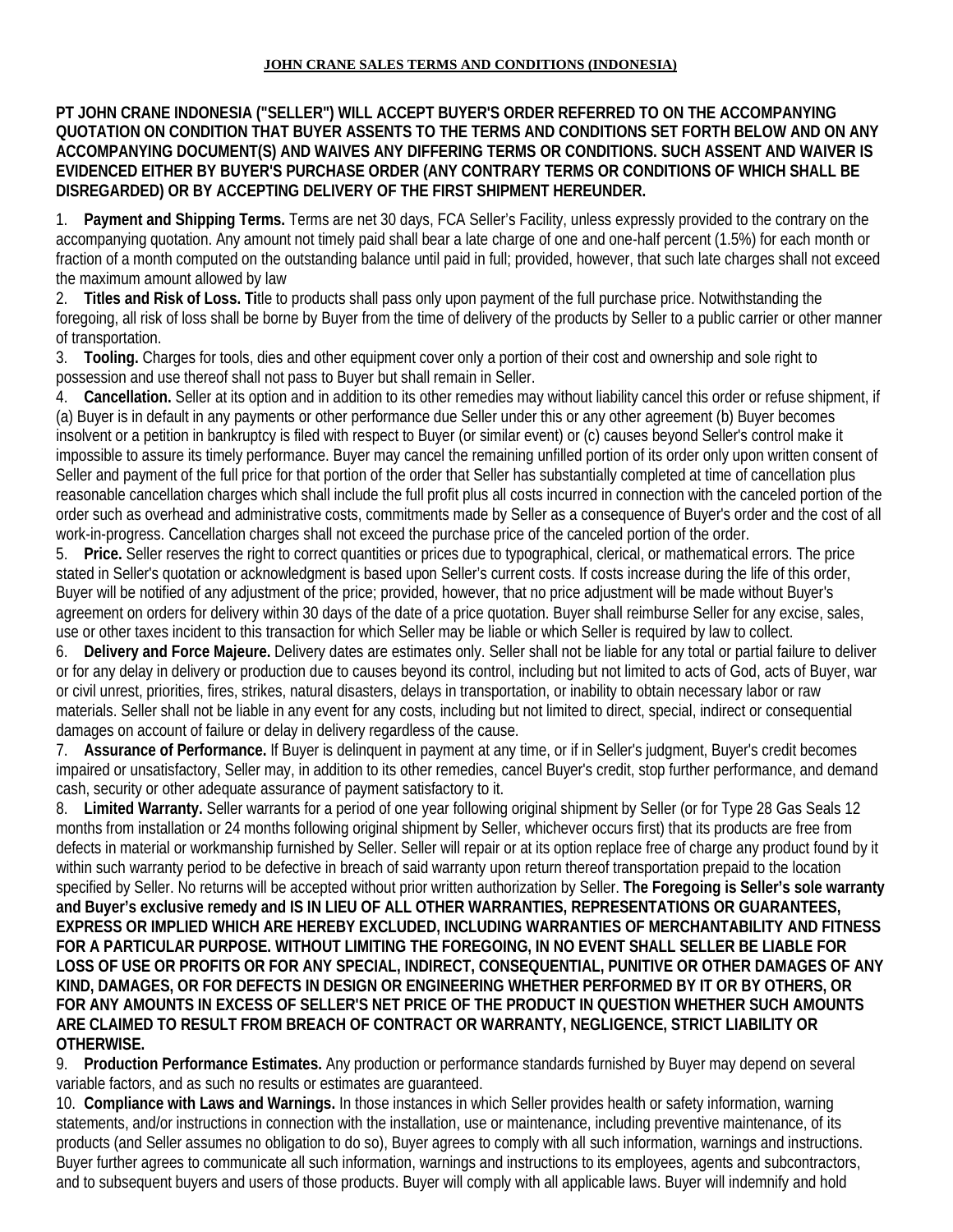## **JOHN CRANE SALES TERMS AND CONDITIONS (INDONESIA)**

Seller harmless for Buyer's breach of these terms and conditions.

11. **Repairs: Job Lapping.** Seller shall have no liability whatsoever for spoilage or damage to any products, parts or stock furnished for lapping or repair. In addition to the specific exclusions in paragraph 8 above, Seller's liability shall be limited to cases of its negligence, and then only to the extent of cancellation of its charges for lapping or repairing the spoiled or damaged parts, products or stock.

12. **Confidentiality.** All technical and commercial information and ideas which Seller has supplied or shall supply Buyer, but excluding information in the public domain or properly in Buyer's possession in tangible form before receiving such information from Seller, ("confidential information") is proprietary to Seller and is disclosed to Buyer in confidence for the limited purpose of assisting Buyer in the evaluation or use of Seller's products. Buyer shall not without Seller's prior written consent, disclose or make available such confidential information to any other person or use such confidential information except for such limited purpose. All confidential information shall be returned to Seller on demand, and, in any event, when no longer needed by Buyer in connection with Seller's products. In addition to Seller's other remedies, Buyer agrees that any benefit or property derived by Buyer from any unauthorized use of confidential information shall be the sole and exclusive property of Seller.

13. **Shortages.** Claims for shortages must be made within five days after receipt of goods. All other claims must be made within 30 days of shipping date (except for warranty claims, which are governed by Paragraph 8 above).

14. **Patents.** Buyer will protect and indemnify Seller against all claims arising out of patents, designs, trade secrets, copyrights, or trade names with respect to products manufactured wholly or partially to Buyer's designs or specifications, including any costs, expenses, loss, attorneys' fees, settlement payments, or damages.

15. **Government Contracts.** If the items purchased hereunder are to be used in fulfilling a contract with any national government, Seller will comply with all mandatory provisions required by such government applicable to Seller, provided that Buyer gives Seller written notice of such provisions in sufficient time to permit compliance.

16. **Amendments and Survival.** No addition to, modification or revision of the terms and conditions contained herein shall be valid unless in writing, and signed by duly authorized representative of Seller. Sections 3, 4, 6, 8, 10, 11, 12, 14, 16, 17, 18, 19, 20, 21 and 22 shall survive the expiration or termination of these terms and conditions.

17. **Governing Law and Severability.** These terms and conditions are subject to the laws of the Republic of Indonesia. If any term or condition hereof is found to be illegal or unenforceable, the balance hereof shall remain in full force and effect. Both Seller and Buyer acknowledge and agree that the UN Convention on Contracts for the International Sale of Goods shall not apply to this order. 18. **Dispute Resolutions**. The parties acknowledge and agree that: (a) any dispute arising under, out of or in connection with these terms and conditions (including any question regarding its existence, validity or termination or any unlawful act), shall be referred to and finally resolved by arbitration in Singapore in accordance with the Arbitration Rules of the Singapore International Arbitration Centre ("SIAC") for the time being in force, which rules are deemed to be incorporated by reference in this clause. The tribunal shall consist of three arbitrators, one to be appointed by the Customer, one to be appointed by the Company and one to be appointed by the Chairman of the SIAC. The language of the arbitration shall be English; (b) further, if the dispute relates to amounts due, owing or outstanding under any invoice issued by the Company to the Customer, and if the Company so elects, such dispute shall be determined in accordance with the Expedited Procedure pursuant to Article 5 of the Arbitration Rules of the SIAC 2010; (c) no party will be entitled to commence or file any action in a court of law relating to any dispute until the matter has been determined by the tribunal and then only for the enforcement of the arbitration award; (d) except as otherwise permitted in the Arbitration Rules, any decision of the Board tribunal in any matter will be final, binding and incontestable and may be used as a basis for enforcement thereon in Indonesia or elsewhere; (e) each party hereby renounces any right it may otherwise have to appeal or seek relief from the award or any decision of the arbitrators contained therein and agrees that, in accordance with Article 60 of Law No. 30 of 1999 of the Republic of Indonesia on Arbitration and Alternative Dispute Resolution (the "Arbitration Law"), no party shall appeal to any court the award or decision of the arbitrators contained therein; (f) each party waives the applicability of Article 48 of the Arbitration Law and agrees that arbitration need not be completed within a specific time.

19. **Code of Conduct.** Seller is committed to conducting its business ethically and lawfully. To that end the Seller, through its ultimate parent company, Smiths Group plc, maintains a Code of Corporate Responsibility and Business Ethics and mechanisms for reporting unethical or unlawful conduct. The Seller expects that the Buyer will also conduct its business ethically and lawfully. If the Buyer has cause to believe that the Seller or any employee or agent of the Seller has behaved unethically or unlawfully under, or in connection with, these terms and conditions, Buyer is encouraged to report such behavior to the Seller or to Smiths Group plc. Smiths Group plc's Code of Corporate Responsibility and Business Ethics and mechanisms for making such reports are available on [www.smiths-group.com.](http://www.smiths-group.com/)

20. **Export Regulations and Destination Control Statement.** If the commodities, technologies or software sold hereunder are exported from the country where Seller resides, they may only be done so in accordance with the laws and regulations of such jurisdiction, and any diversion contrary to such laws is prohibited. Buyer will not export any technical data, or commodities that are controlled by government regulations in violation thereof, and agrees to defend, indemnify and hold harmless Seller from and against any claim, loss, liability, expense or damage (including liens or legal fees) incurred by Seller with respect to any of Buyer's export or re-export activities contrary to applicable export and import controls.

21. **Intellectual Property.** Notwithstanding delivery of and the passing of title in any product, nothing in these terms and conditions